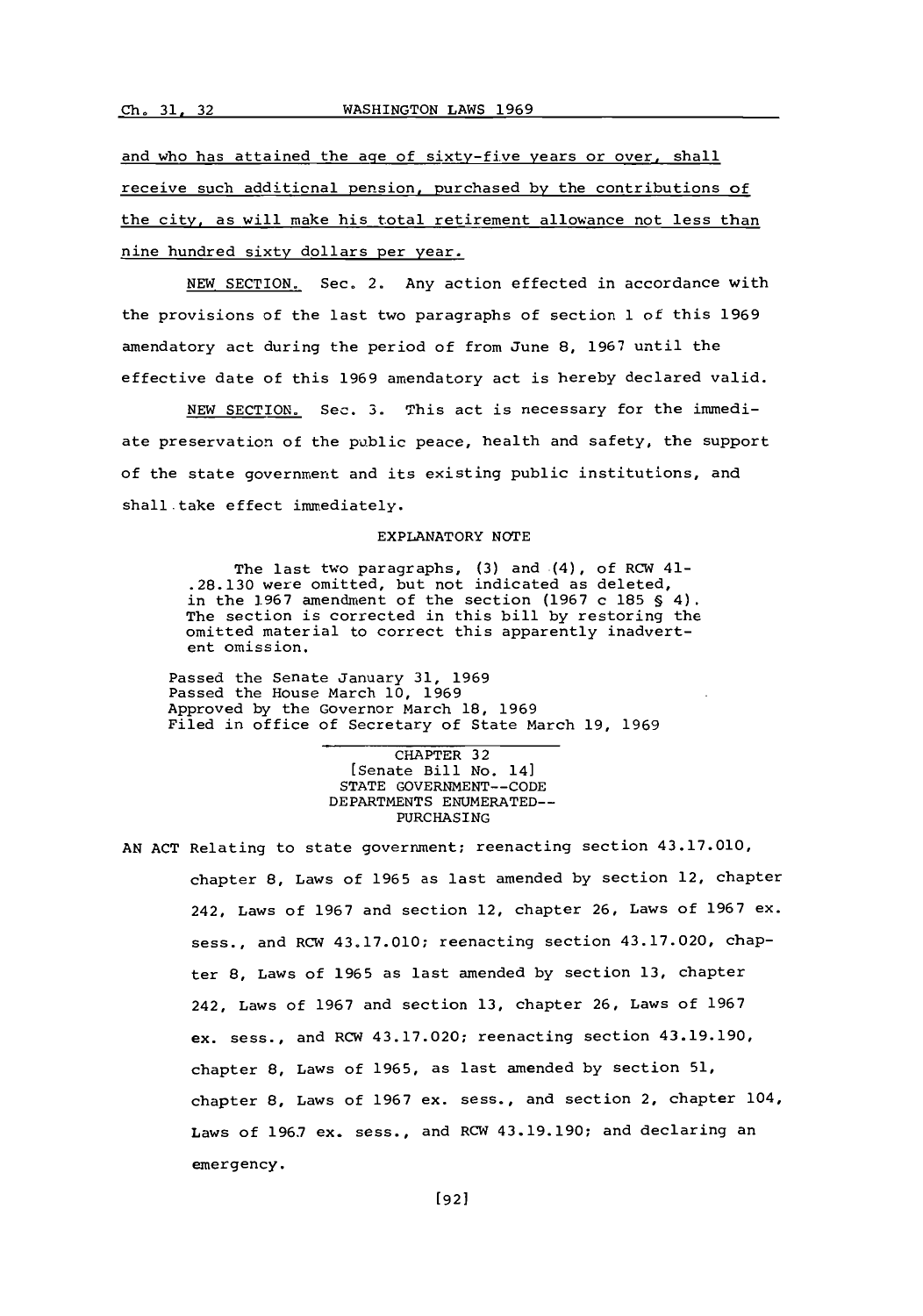BE IT **ENACTED** BY THE LEGISLATURE OF THE **STATE** OF WASHINGTON:

Section **1.** Section 43.17.010, chapter **8,** Laws of **1965** as last amended **by** section 12, chapter 242, Laws of **1967** and section 12, chapter **26,** Laws of **1967** ex. sess., and RCW 43.17.010 are each reenacted to read as follows:

There shall be departments of the state government which shall be known as **(1)** the department of public assistance, (2) the department of institutions, **(3)** the department of health, (4) the department of water resources, **(5)** the department of labor and industries, **(6)** the department of agriculture, **(7)** the department of fisheries, **(8)** the department of game, **(9)** the department of highways, **(10)** the department of motor vehicles, **(11)** the department of general administration, (12) the department of commerce and economic development, and **(13)** the department of revenue, which shall be charged with the execution, enforcement, and administration of such laws, and invested with such powers and required to perform such duties, as the legislature may provide.

Sec. 2. Section 43.17.020, chapter **8,** Laws of **1965** as last amended **by** section **13,** chapter 242, Laws of **1967** and section **13,** chapter **26,** Laws of **1967** ex. seas., and RCW 43.17.020 are each reenacted to read as follows:

There shall be a chief executive officer of each department to be known as: **(1)** The director of public assistance, (2) the director of institutions, **(3)** the director of health, (4) the director of water resources, **(5)** the director of labor and industries, **(6)** the director of agriculture, **(7)** the director of fisheries, **(8)** the director of game, **(9)** the director of highways, **(10)** the director of motor vehicles, (11) the director of general administration, (12) the director of commerce and economic development, and **(13)** the director of revenue.

Such officers, except the director of highways and the director of game, shall be appointed **by** the governor, with the consent of the senate, and hold office at the pleasure of the governor. If a

**[931**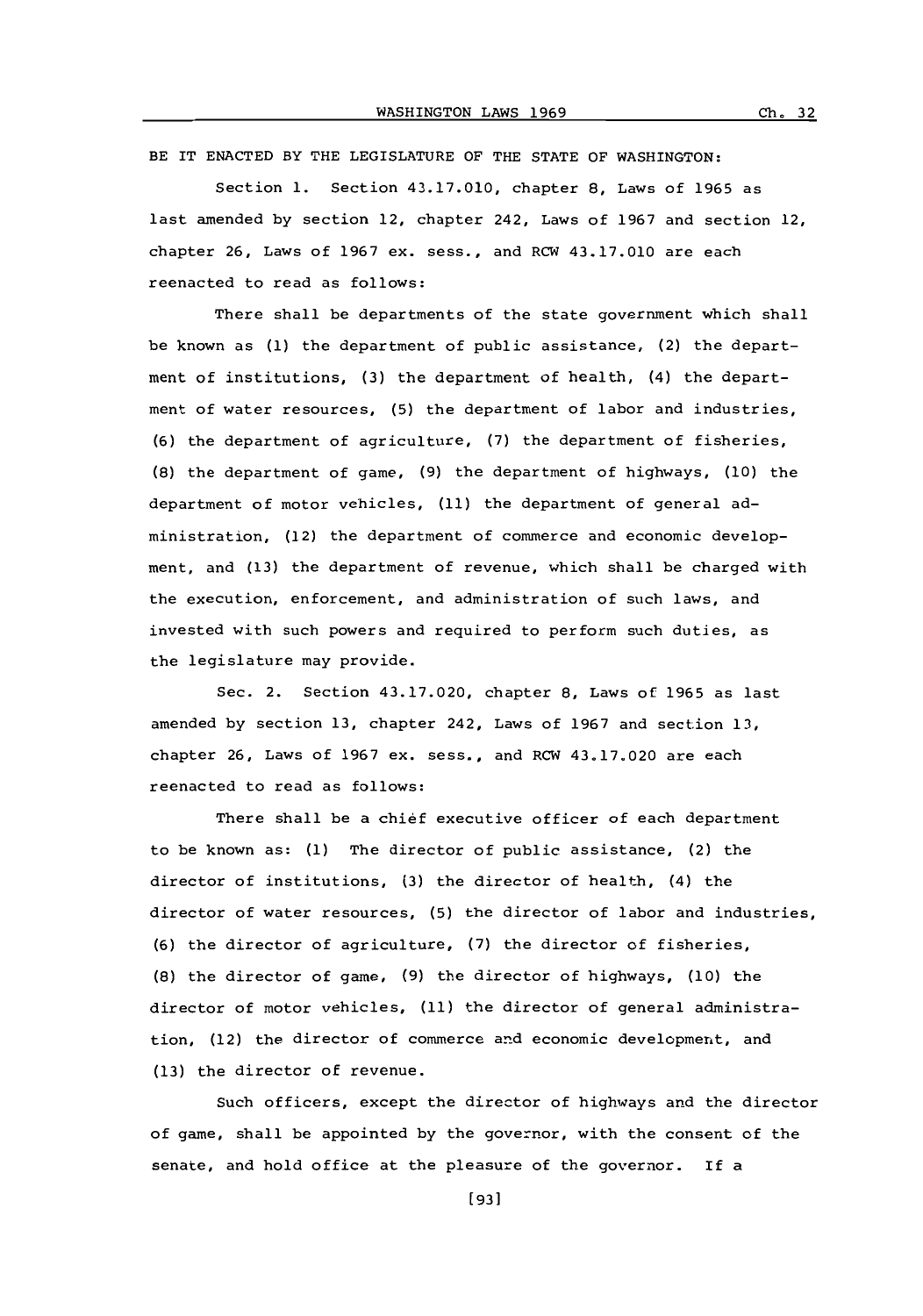vacancy occurs while the senate is not in session, the governor shall make a temporary appointment until the next meeting of the senate, when he shall present to that body his nomination for the office. The director of highways shall be appointed **by** the state highway commission, and the director of game shall be appointed **by** the game commission.

Sec. **3.** Section 43.19.190, chapter **8,** Laws of **1965** as last amended **by** section **51,** chapter **8.** Laws of **1967** ex. sess., and section 2, chapter 104, Laws of **1967** ex. sess., and RCW 43.19.190, are each reenacted to read as follows:

The director of general administration, through the division of purchasing, shall:

**(1)** Establish and staff such administrative organizational units within the division of purchasing as may be necessary for effective administration of the provisions of RCW 43.19.190 through **43.19.1939;**

(2) Purchase all material, supplies and equipment needed for the support, maintenance, and use of all state institutions, colleges, community colleges and universities, the offices of the elective state officers, the supreme court, the administrative and other departments of state government, and the offices of all appointive officers of the state: PROVIDED, That primary authority for the purchase of specialized equipment, instructional and research material for their own use shall rest with the colleges, community colleges and universities: PROVIDED FURTHER, That primary authority for the purchase of materials, supplies and equipment for resale to other than state agencies shall rest with the state agency concerned;

**(3)** Provide the required staff assistance for the state purchasing advisory committee through the division of purchasing;

(4) Have authority to delegate to state agencies a limited authorization to purchase or sell, which authorization shall specify restrictions as to dollar amount or to specific types of material, equipment and supplies: PROVIDED, That acceptance of the limited

Ch. 32

[941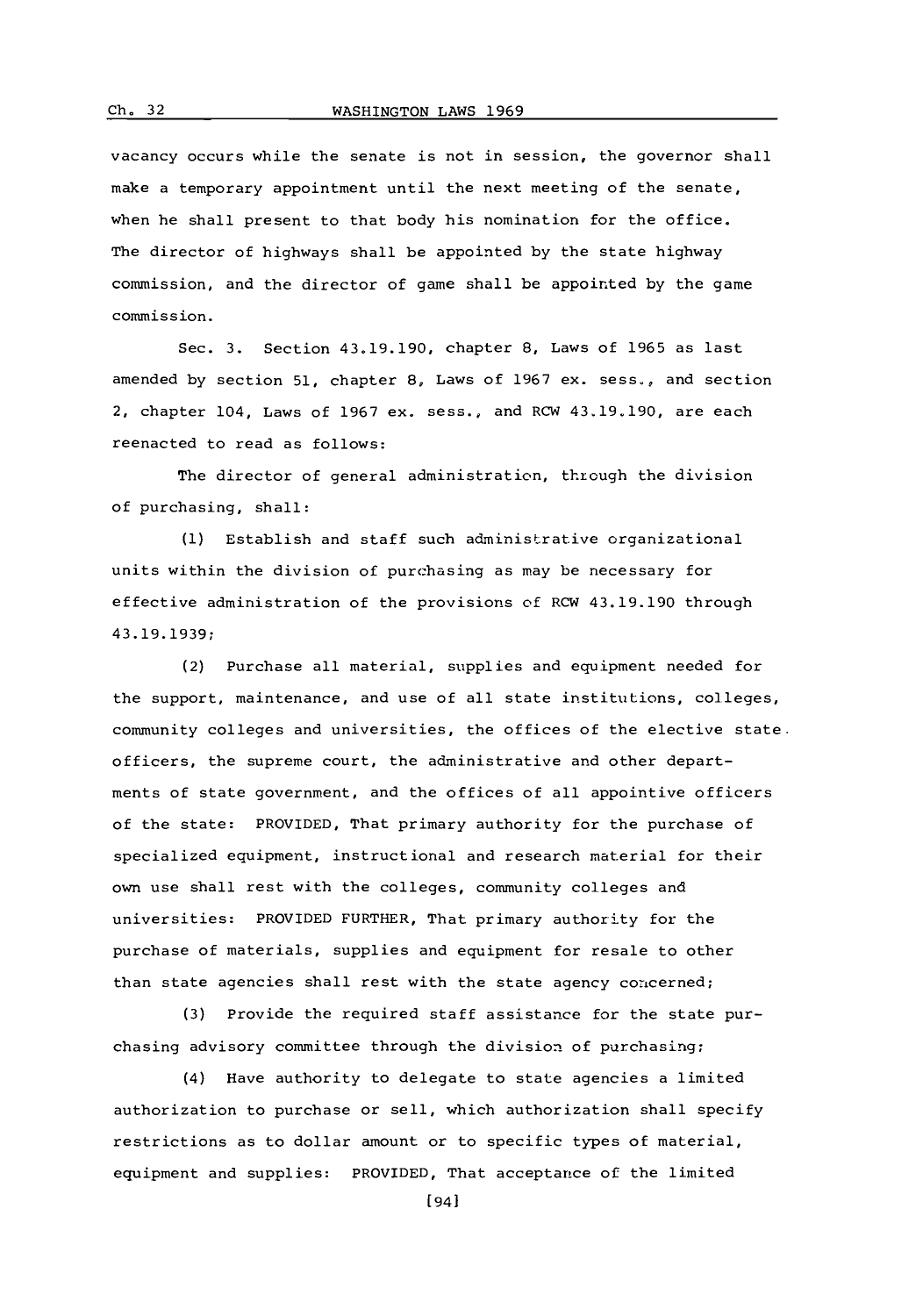purchasing authorization **by** a state agency does not relieve such agency from conformance with other sections of RCW 43.19.190 through **43.19.1939** or from policies established **by** the director after consultation with the state purchasing advisory committee;

**(5)** Contract for the testing of material, supplies, and equipment with public and private agencies as necessary and advisable to protect the interests of the state;

**(6)** Prescribe the manner of inspecting all deliveries of supplies, materials, and equipment purchased through the division;

**(7)** Prescribe the manner in which supplies, materials, and equipment purchased through the division shall be delivered, stored, and distributed;

**(8)** Provide for the maintenance of a catalogue library, manufacturers' and wholesalers' lists, and current market information;

**(9)** Provide for a commodity classification system and may, in addition, provide for the adoption of standard specifications after receiving the recommendation of the purchasing advisory conmittee;

(10) Provide for the maintenance of inventory records of supplies, materials, equipment, and other property;

(11) Prepare rules and regulations governing the relationship and procedures between the division of purchasing and state agencies and vendors.

**NEW** SECTION, Sec. 4. This act is necessary fcr the immediate preservation of the public peace, health and safety, the support of the state government and its existing public institutions, and shall take effect immediately.

## EXPLANATORY **NOTE**

Sections **1** and 2. RCW 43.17.010 and 43.17.020 were amended in the **1967** regular sesslon of the legislature **by 1967** c 242 **§§** 12 and **13,** and were againi amended in the extraordinary session of the **1967** legislature **by 1967** ex.s. c **26 §§** 12 and **13** withcit reference to the earlier amendments. RCW 43.17.010 was amended **by 1967** c 242 **§** 12 changing the department of conservaticn to the department of water resources. **1967 ex.s. c 26 §** 12 added the department of revenue to the section, RCW 43.17.020 was amended **by 1967** c 242 **§ 13**